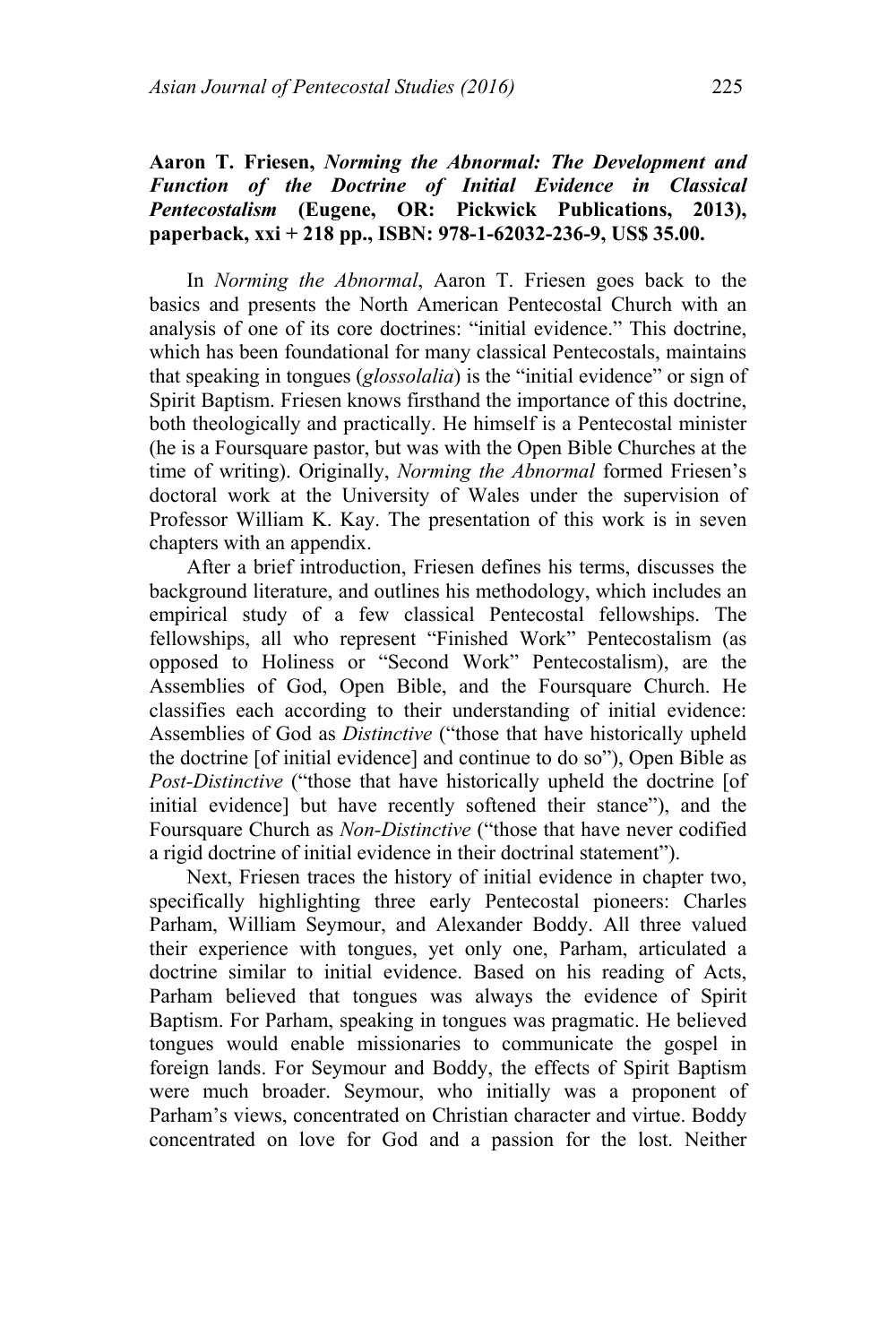Seymour nor Boddy denied a connection between tongues and Spirit Baptism; they simply placed less emphasis on tongues as evidence.

In chapter three, Friesen considers the influences behind the Assemblies of God, Open Bible, and the Foursquare's doctrine of Spirit Baptism. In addressing the Assemblies of God, he discusses the impact of William H. Durham on E. N. Bell, the fellowship's first general chairman. Durham, who was the champion of "finished work" sanctification, was an ardent supporter of initial evidence. Although Friesen notes correctly Durham's influence, he neglects other possible influences on the young Assemblies of God. For example, Mack Pinson, an original executive presbyter for the Assemblies of God, was an early associate of Bishop C. H. Mason of the Church of God in Christ. The connection between Mason and the Assemblies of God has long been documented. Mason, like Durham, was a strong supporter of initial evidence. In regards to the Open Bible and the Foursquare, Friesen discusses the influences behind their softer, more nuanced approach to initial evidence.

The fourth chapter is where it gets really interesting. Here, Friesen charts the development of initial evidence, and beliefs regarding *glossolalia* as a whole, from 1940 to present-day scholarship. Along the way, he notes such developments as the Charismatic Movement and ecumenical dialogue. The most interesting topic of Friesen's discussion is the development of tongues as a "prayer language." He notes: "This change in doctrine is important because it shifted the focus from tongues as evidence of Spirit Baptism to Spirit Baptism as the inauguration of a means to intimacy and closeness to God through a private prayer language . . ." (135). Friesen's treatment of this subject is helpful since much of the present discussion, at least inside the church, addresses the notion of tongues as prayer language. He ends this chapter by mentioning the importance of such modern Pentecostal scholars as Roger Stronstad, Robert Menzies, Franck Macchia, Simon Chan, and Amos Yong, among others.

This discussion of modern Pentecostal scholars leads into chapter five, where Friesen applies the four functional categories for examining doctrine detailed in the work Alistair McGrath, a non-Pentecostal, to evaluate how Spirit Baptism functions within Pentecostalism. The four categories, according to McGrath, are "demarcates groups socially, interprets narrative, interprets experience, and makes truth claims" (164). Friesen evaluates Spirit Baptism as it relates to McGrath's four categories in some detail, and ties it in nicely with the history of initial evidence already presented. This leads Friesen to challenge Pentecostals to broaden their theological discussion regarding initial